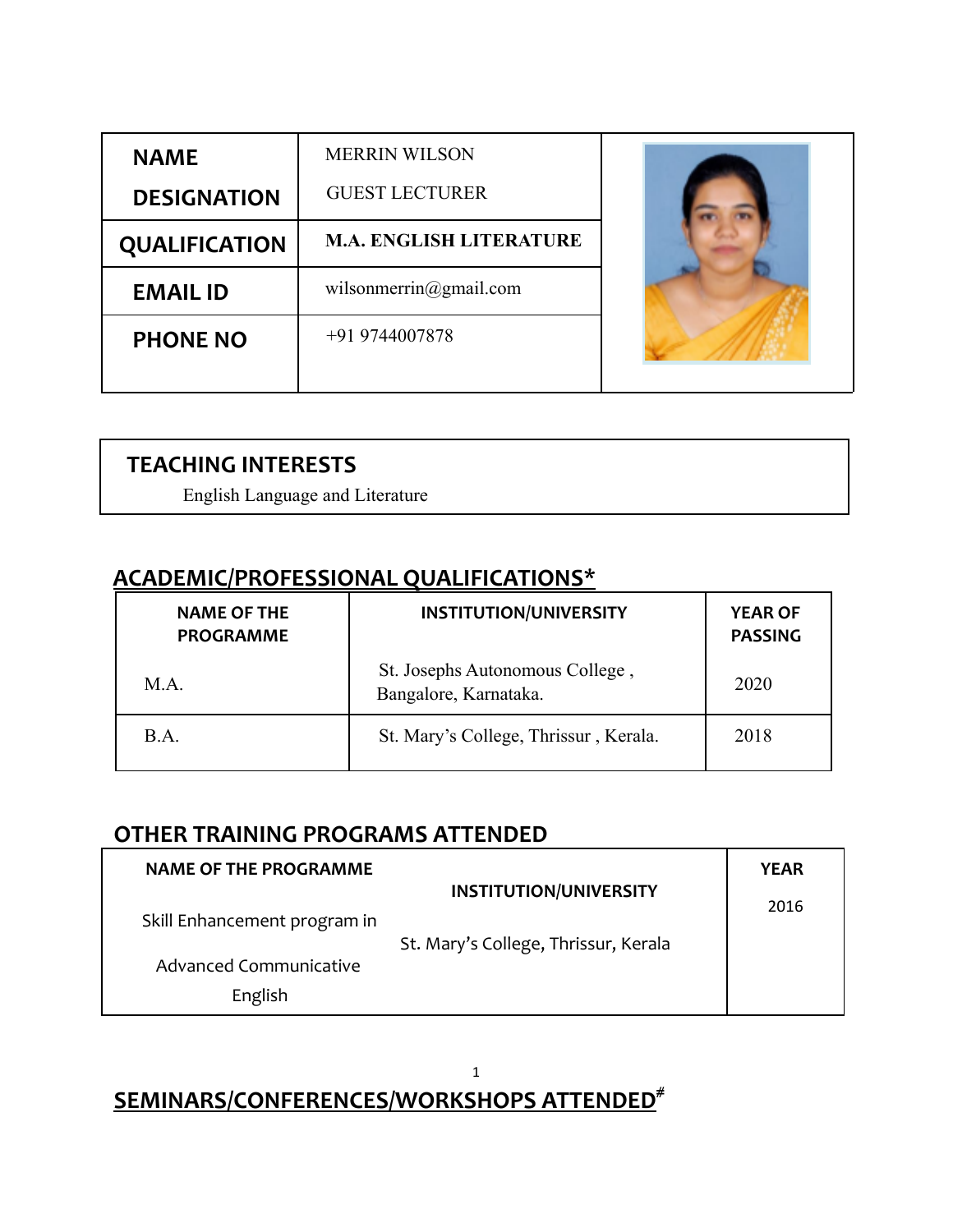| SL.NO<br>1.      | <b>NAME OF THE</b><br><b>PROGRAMME</b><br>National<br>Conference on<br>New textualities<br>and their online<br>lives        | <b>NAME OF THE</b><br><b>ORGANISER</b><br><b>SPONSORING</b><br><b>AGENCY</b><br>Department of<br>English St.<br>Josephs College | <b>VENUE &amp;</b><br><b>DATE</b><br>St Josephs<br>College - 5,6,7<br>March 2020 | LEVEL <sup>*</sup><br>National |
|------------------|-----------------------------------------------------------------------------------------------------------------------------|---------------------------------------------------------------------------------------------------------------------------------|----------------------------------------------------------------------------------|--------------------------------|
| 2.               | National<br>Environment<br>Conference                                                                                       | The Kerala State<br><b>Higher Education</b><br>council and<br>Directorate of<br>Environment and<br>Climate Change               | Amal Collge of<br>Advanced<br>studies<br>Nilambur $-$<br>27-28 January           | National                       |
| $\overline{3}$ . | National Seminar on<br>Man, Literature and<br>Environment                                                                   | School of letters,<br>M.G University and<br>School of English,<br>De Paul Institute of<br>Science<br>and<br>Technology          | De Paul<br>Institute of<br>Science and<br>Technology<br>6-7 February<br>2020     | National                       |
| 4.               | International<br>Webinar on<br>Digital Defiance<br>in an<br>Urban<br>Environment The<br>Case of Palika<br>Bazar, New Delhi, | Department of<br>English, St. Peter's<br>College,<br>Kolenchery                                                                 | Plat Form:<br>Google Meet,<br>16-November2020                                    | International                  |
| 5.               | National Webinar<br>'The Climate of<br>Non-<br>Belonging and the<br>Gender of Distaste'                                     | Department of<br>English St. Peter's<br>College,<br>Kolenchery                                                                  | Plat Form:<br>Google Meet,<br>4- November -2020                                  | National                       |
| 6.               | National Webinar<br>on Film and<br>Ideology                                                                                 | Department of<br>English and Media<br><b>Studies</b><br>Vijaya College<br>Jayanagar, Bangalore                                  | Platform-<br>Google Meet<br>25 June 2020                                         | National                       |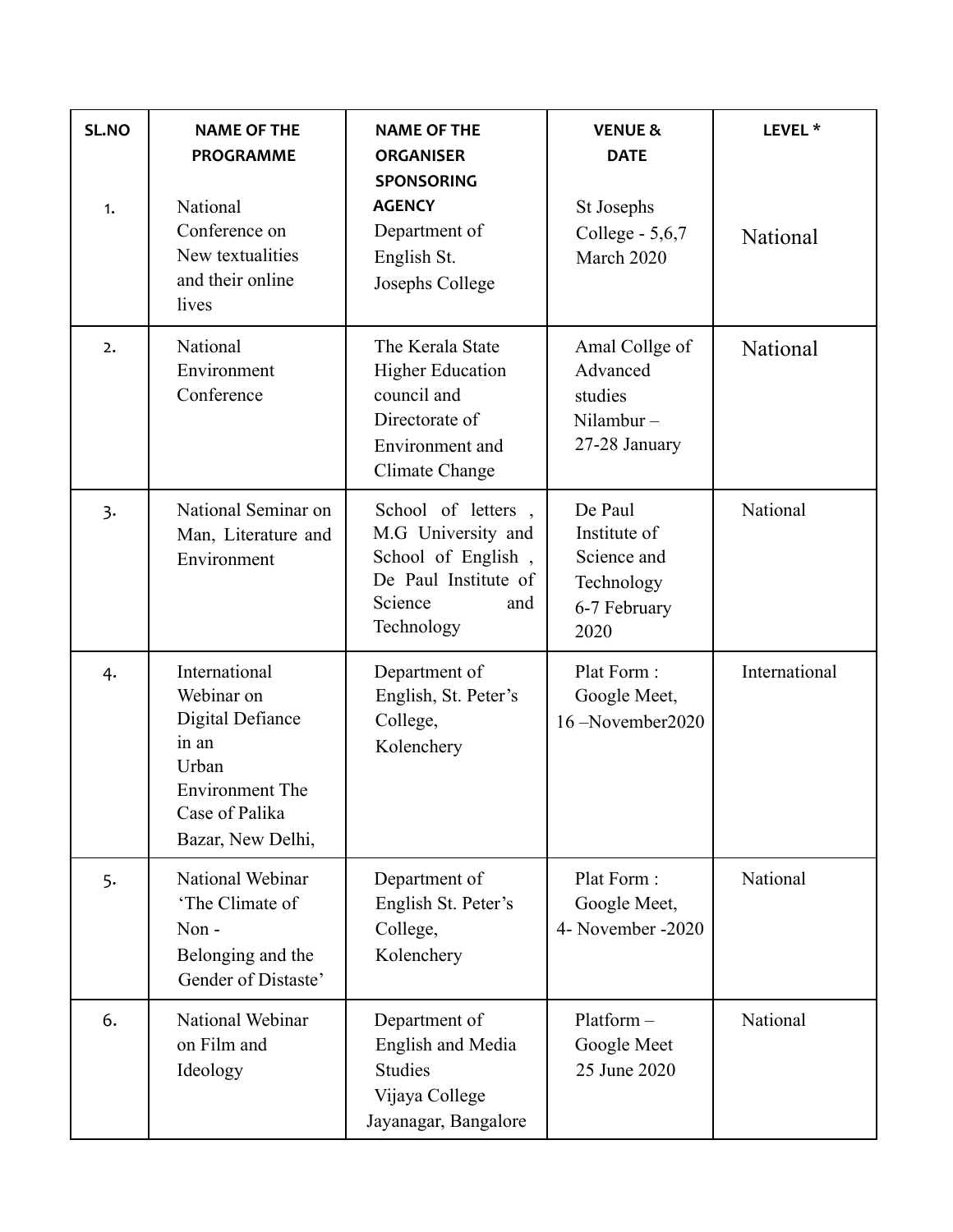| 7. | Webinar<br>National<br>Cinema<br>1n<br><sub>on</sub><br>Transition:<br>platform.Content.P<br>ro ce ss | Department of<br>B-voc and Centre<br>of Media Studies<br>Jyothi Nivas<br>College Banglore | Plat form<br>Google Meet<br>1 july 2020 | National |
|----|-------------------------------------------------------------------------------------------------------|-------------------------------------------------------------------------------------------|-----------------------------------------|----------|
|----|-------------------------------------------------------------------------------------------------------|-------------------------------------------------------------------------------------------|-----------------------------------------|----------|

| 8. | Humanities in the<br>time of Pandemic:<br>32nd C A<br>Sheppard<br><b>Memorial Lecture</b><br>2021 by Prof Homi<br>K Bhabha | Department of<br>English, St<br><b>Berchmans</b><br>College<br>(Autonomous),<br>Changanacherry,<br>Kerala. | Plat form -<br>Zoom<br>12 january $2021$ | International |
|----|----------------------------------------------------------------------------------------------------------------------------|------------------------------------------------------------------------------------------------------------|------------------------------------------|---------------|
|----|----------------------------------------------------------------------------------------------------------------------------|------------------------------------------------------------------------------------------------------------|------------------------------------------|---------------|

**\*INSTITUTIONAL, REGIONAL, STATE,NATIONAL, INTERNATIONAL**

**#(MENTION THOSE WHICH ARE RELEVANT & PREFERABLY WITHN PAST 5 YEARS)**

# **SEMINARS ORGANIZED**

|       |                        | $\overline{2}$           |                    |                 |                    |
|-------|------------------------|--------------------------|--------------------|-----------------|--------------------|
| SL.NO | <b>NAME OF THE</b>     |                          | <b>VENUE &amp;</b> | <b>POSITION</b> | LEVEL <sup>*</sup> |
|       |                        | <b>NAME OF THE</b>       | <b>DATE</b>        | <b>HELD</b>     |                    |
|       | <b>SEMINAR</b>         |                          |                    |                 |                    |
| 1.    |                        | <b>ORGANISER &amp;</b>   | Platform:          | Coordinator     | National           |
|       |                        | <b>SPONSORING</b>        | Google             |                 |                    |
|       | National Webinar       | <b>AGENCY Department</b> | Meet 1             |                 |                    |
|       |                        | of English,              | August             |                 |                    |
|       | on 'Literature and     |                          | 2020               |                 |                    |
|       |                        | <b>Morning Star</b>      |                    |                 |                    |
|       | Interpretation: An     |                          |                    |                 |                    |
|       |                        | Home Science             |                    |                 |                    |
|       | Exploration'           |                          |                    |                 |                    |
|       |                        | College                  |                    |                 |                    |
| 2.    | Webinar on             |                          | Platform:          | Coordinato      | Institu            |
|       |                        | Department of            | Google             | r               | tio nal            |
|       | Constitution from the  |                          | Meet 26            |                 |                    |
|       |                        | English, Morning         | November           |                 |                    |
|       | perspective of Article |                          |                    |                 |                    |